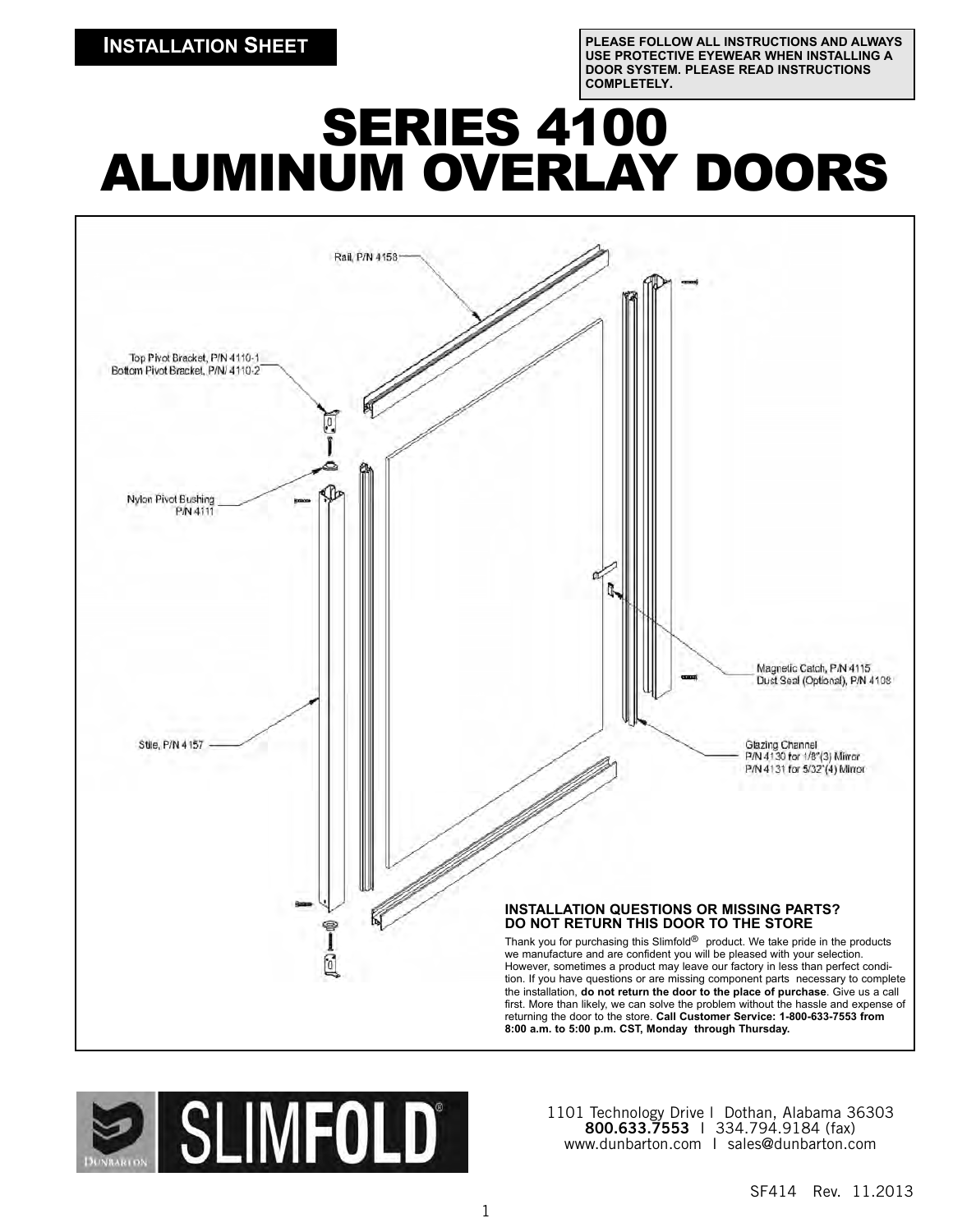#### **PLEASE FOLLOW ALL INSTRUCTIONS AND ALWAYS USE PROTECTIVE EYEWEAR WHEN INSTALLING A DOOR SYSTEM. PLEASE READ INSTRUCTIONS COMPLETELY.**

#### **Assemble Tools**

| Safety glasses            | Level |
|---------------------------|-------|
| Phillips head screwdriver | Tape  |
| Straight head screwdriver | Powe  |
|                           |       |

**Tape Measure** Power drill or screw gun 3/16"(5) drill bit

## **Measure Opening**

Measure the Finished Opening Size; refer to Specifications below to insure proper door size (FIGURE 1).



**FIGURE 1**



Finished Opening Width Tolerance: +1"/-3" (+25/-76)

SPECIAL SIZES: Distance between cut molding edges is door width minus 1/8"(3).

All increments shown in (parenthesis) are metric (millimeter) unless otherwise indicated. Non-standard sizes available; check with your dealer for sizes and availability.

# **INSTALLATION**

#### **1. Remove Door from Packing Material**

Carefully open the door package. The 4100 mirror overlay comes completely assembled, ready for installation.

## **CROSS SECTION DETAIL**



#### **2. Trim Base Moldings**

Cut the molding 2 1/16"(52) from door opening on the pivot side of door. Referring to chart to left, measure proper distance from cut molding edge to other side of opening and trim molding (Note Figure 2). **(See Specifications chart.)**

#### **3. Attach Pivot Bushing**

Locate 4111 nylon pivot bushing at each end of stile that will become the pivoting side of door (Figure 3) and attach using the included eight, 1"(25) pan head Phillips screws.



**FIGURE 3**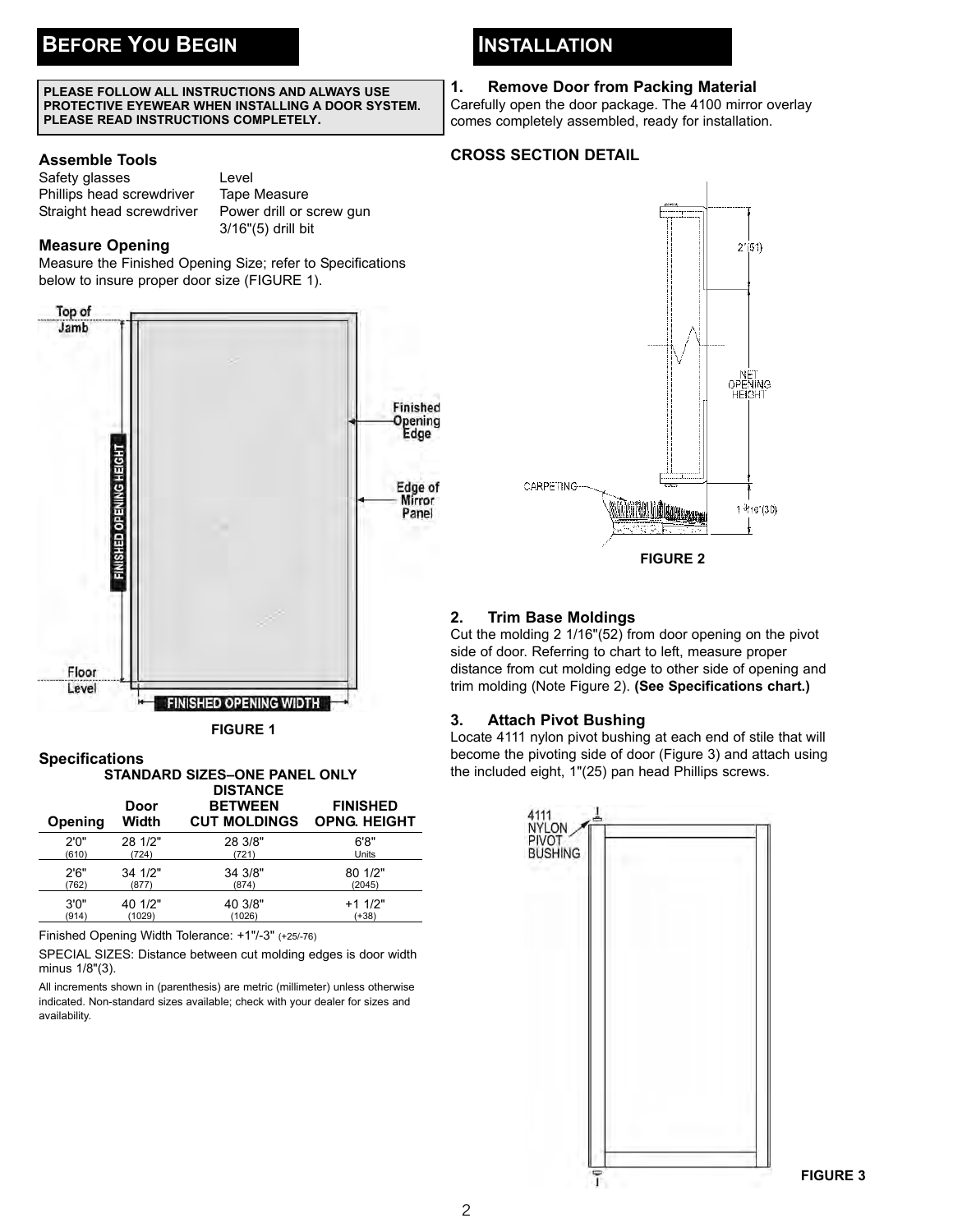#### **4. Mount Brackets**

Mount 4110–1/4110-2 pivot bracket to bottom face of wall using the included three 1 1/4"(32) flat head Phillips screws. Bracket is left and right handed, so select leaf with pivot hole *away* from opening. Other bracket will be used at top. Bottom of bracket should be located 5/8"(16) from edge of opening (Figure ). [This will allow bracket to clear  $1/2$ "(13) dry wall and secure into stud.]

#### **5. Locate/Adjust Top Pivot Bracket**

Locate top pivot bracket 5/8"(16) from edge of opening with center slot at point according to following formula: finished door height  $-3/16"$ (5)  $\pm$  1/16"(2). Check for plumb and adjust if top and bottom brackets are not plumb. Screw top pivot bracket to wall through center slot only, but do not tighten yet (Figure 4).



# **7. Install Catch**

Attach 4115 magnetic catch inside the front edge of the opening approximately 40" from the floor using the included six 3/4"(19) screws (Figure 6). Leave the screws loose to permit final adjustment of the catch. Drill a 1/8"(3) diameter hole in the center of dust seal channel and in line with the center of the magnetic catch. Clean the area of the mirror backing that the strike will contact with Isopropyl Rubbing Alcohol. Apply double back tape to the flat end of the strike plate that contacts the back of the mirror (Figure 7).



#### **6. Lift Door Into Opening**

Lift door onto bottom pivot bracket, so pivot bushing on door seals into pivot bracket hole. While holding door with one hand, use other hand to slide top pivot bracket upwards in slot. Position top pivot under pivot hole in the top bracket and lower bracket onto the pivot bushing. Open door and fasten loose screw, then install and secure remaining six 1 1/2"(38) flat head screws into the holes *toward* opening only (Figure 5).





#### **8. Adjust Dust Seal (optional)**

If door is equipped with a dust seal, it must be adjusted and trimmed to accommodate the location of the magnetic catch.